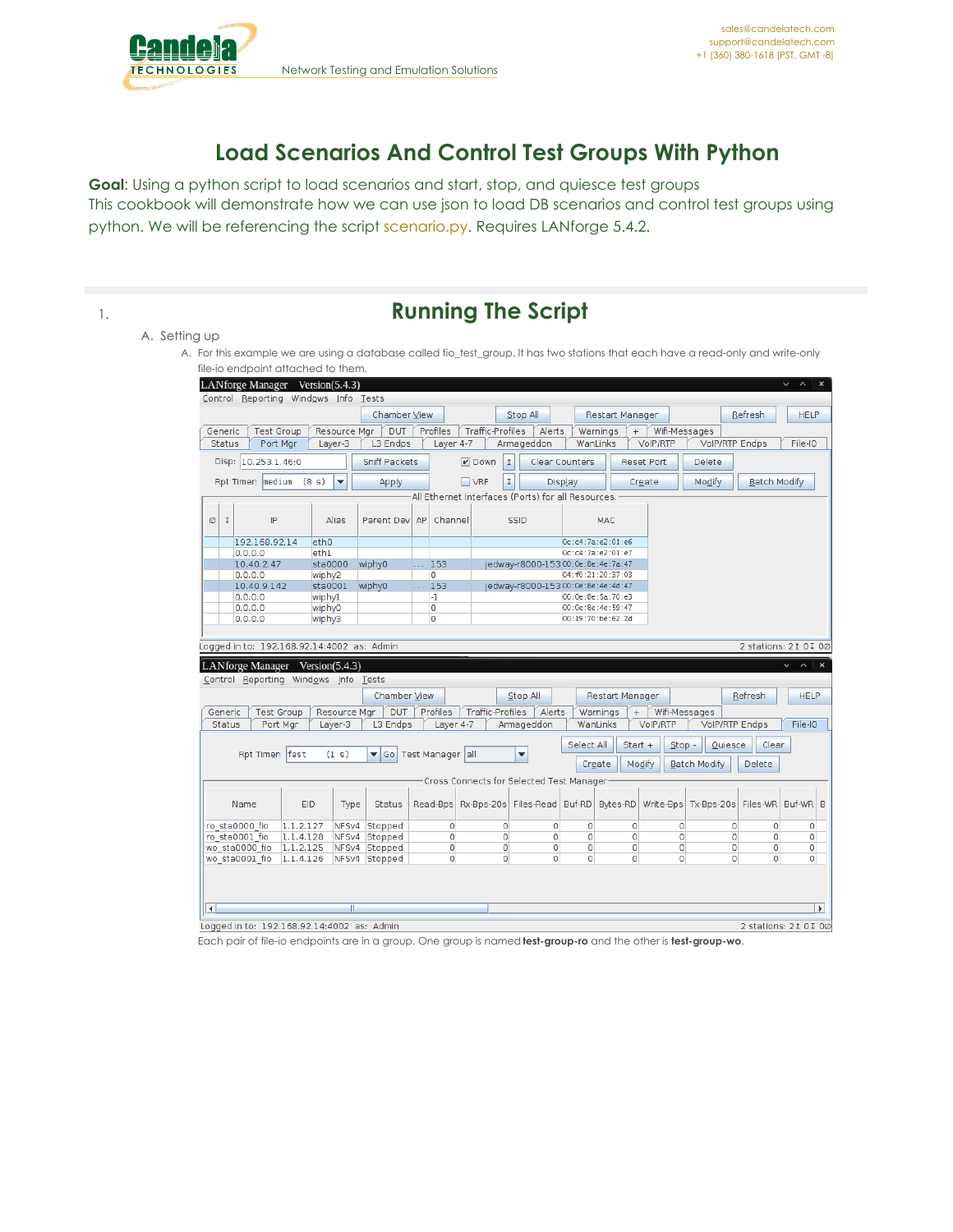| LANforge Manager Version(5.4.3)                                                                                              | $\vee$ $\wedge$<br>$\times$                                                                                          |  |  |  |  |  |  |  |
|------------------------------------------------------------------------------------------------------------------------------|----------------------------------------------------------------------------------------------------------------------|--|--|--|--|--|--|--|
| Control Reporting Windows Info Tests                                                                                         |                                                                                                                      |  |  |  |  |  |  |  |
| Chamber View                                                                                                                 | Stop All<br>Refresh<br><b>HELP</b><br>Restart Manager                                                                |  |  |  |  |  |  |  |
| Profiles<br><b>Traffic-Profiles</b><br><b>DUT</b><br><b>Test Group</b><br>Resource Mgr<br>Generic                            | Alerts<br>Wifi-Messages<br>Warnings<br>$+$                                                                           |  |  |  |  |  |  |  |
| L3 Endps<br>Layer 4-7<br><b>Status</b><br>Port Mar<br>Layer-3                                                                | VoIP/RTP<br><b>VolP/RTP Endps</b><br>Armageddon<br>WanLinks<br>File-IO                                               |  |  |  |  |  |  |  |
|                                                                                                                              | Select All<br>Start $+$<br>$Stop -$<br>Clear<br>Quiesce                                                              |  |  |  |  |  |  |  |
| (1 s)<br>$\blacktriangledown$ Go<br>Rpt Timer: fast                                                                          |                                                                                                                      |  |  |  |  |  |  |  |
|                                                                                                                              | Modify<br>Display<br>Create<br><b>Delete</b>                                                                         |  |  |  |  |  |  |  |
|                                                                                                                              | LANforge Test Groups                                                                                                 |  |  |  |  |  |  |  |
| Run Script<br>Name<br><b>Cross Connects</b>                                                                                  | <b>Create/Modify Test Group</b><br>$\sim$<br>$\boldsymbol{\times}$<br>$\checkmark$                                   |  |  |  |  |  |  |  |
| CX ro sta0000 fio CX ro sta0001 fio<br>test-group-ro<br>None<br>CX wo sta0000 fio CX wo sta0001 fio<br>test-group-wo<br>None | Test Group Name:<br>Script<br>Config As Totals<br>test-group-ro                                                      |  |  |  |  |  |  |  |
|                                                                                                                              | Cross Connects (CX)                                                                                                  |  |  |  |  |  |  |  |
|                                                                                                                              |                                                                                                                      |  |  |  |  |  |  |  |
|                                                                                                                              | <b>Registered CXs</b><br>Free CXs<br>CX ro sta0000 fio<br>CX wo sta0000 fio                                          |  |  |  |  |  |  |  |
|                                                                                                                              | CX ro sta0001 fio<br>CX wo sta0001 fio                                                                               |  |  |  |  |  |  |  |
|                                                                                                                              |                                                                                                                      |  |  |  |  |  |  |  |
|                                                                                                                              |                                                                                                                      |  |  |  |  |  |  |  |
|                                                                                                                              |                                                                                                                      |  |  |  |  |  |  |  |
| Logged in to: 192.168.92.14:4002 as: Admin                                                                                   |                                                                                                                      |  |  |  |  |  |  |  |
| LANforge Manager Version(5.4.3)                                                                                              | $\times$<br>$\vee$ $\wedge$                                                                                          |  |  |  |  |  |  |  |
| Control Reporting Windows Info Tests                                                                                         |                                                                                                                      |  |  |  |  |  |  |  |
| Chamber View                                                                                                                 | Stop All<br><b>HELP</b><br><b>Restart Manager</b><br>Refresh                                                         |  |  |  |  |  |  |  |
| Profiles<br><b>Traffic-Profiles</b>                                                                                          |                                                                                                                      |  |  |  |  |  |  |  |
| <b>Test Group</b><br>Resource Mgr<br><b>DUT</b><br>Generic<br>L3 Endps<br><b>Status</b><br>Port Mgr<br>Layer-3<br>Layer 4-7  | Alerts<br>Warnings<br>Wifi-Messages<br>$+$<br><b>VoIP/RTP</b><br>VolP/RTP Endps<br>File-IO<br>Armageddon<br>WanLinks |  |  |  |  |  |  |  |
|                                                                                                                              |                                                                                                                      |  |  |  |  |  |  |  |
| Rpt Timer: fast<br>(1 s)<br>l Go<br>$\overline{\phantom{a}}$                                                                 | Select All<br>$Start +$<br>$Stop -$<br>Quiesce<br>Clear                                                              |  |  |  |  |  |  |  |
|                                                                                                                              |                                                                                                                      |  |  |  |  |  |  |  |
|                                                                                                                              | Display<br>Create<br>Modify<br><b>Delete</b>                                                                         |  |  |  |  |  |  |  |
|                                                                                                                              |                                                                                                                      |  |  |  |  |  |  |  |
| Run Script<br>Name<br><b>Cross Connects</b>                                                                                  | LANforge Test Groups                                                                                                 |  |  |  |  |  |  |  |
| CX ro sta0000 fio CX ro sta0001 fio<br>test-group-ro<br>None                                                                 | <b>Create/Modify Test Group</b><br>$\boldsymbol{\times}$<br>V<br>$\sim$                                              |  |  |  |  |  |  |  |
| CX wo sta0000 fio CX wo sta0001 fio<br>test-group-wo<br>None                                                                 | <b>Test Group Name:</b><br>Config As Totals<br>test-group-wo<br><b>Script</b>                                        |  |  |  |  |  |  |  |
|                                                                                                                              | Cross Connects (CX)                                                                                                  |  |  |  |  |  |  |  |
|                                                                                                                              | Registered CXs<br>Free CXs                                                                                           |  |  |  |  |  |  |  |
|                                                                                                                              | CX wo sta0000 fio<br>CX ro sta0000 fio                                                                               |  |  |  |  |  |  |  |
|                                                                                                                              | CX wo sta0001 fio<br>CX ro sta0001 fio                                                                               |  |  |  |  |  |  |  |
|                                                                                                                              |                                                                                                                      |  |  |  |  |  |  |  |
|                                                                                                                              |                                                                                                                      |  |  |  |  |  |  |  |
| Logged in to: 192.168.92.14:4002 as: Admin                                                                                   |                                                                                                                      |  |  |  |  |  |  |  |

## 2. **Script Examples**

- A. The Command and Available Options
	- A. The script is located in lanforge-scripts/py-scripts/. From that directory we can use ./scenario.py to run the script.
	- B. The available options are:
		- 1. --load db\_name | This will load the database named db\_name
		- 2. --action (overwrite, append) | Optional argument to be used with --load, will specify an action to take when loading the database. The default action is to overwrite. The append option is more difficult to use and its use is discouraged. See [here](https://www.candelatech.com/lfcli_ug.php#load) for more info.
		- 3. --clean\_dut | Optional argument to be used with --load, will cleanup DUTs on load. See [here](https://www.candelatech.com/lfcli_ug.php#load) for more info.
		- 4. --clean\_chambers | Optional argument to be used with --load, will cleanup Chambers on load. See [here](https://www.candelatech.com/lfcli_ug.php#load) for more info.
		- 5. --start group\_name | This will start the cross-connects in the specified group
		- 6. --stop group\_name | This will stop the cross-connects in the specified group
		- 7. --quiesce group\_name | This will quiesce the cross-connects in the specified group
- B. Examples of Running the Script
	- Loading fio\_test\_group with overwrite